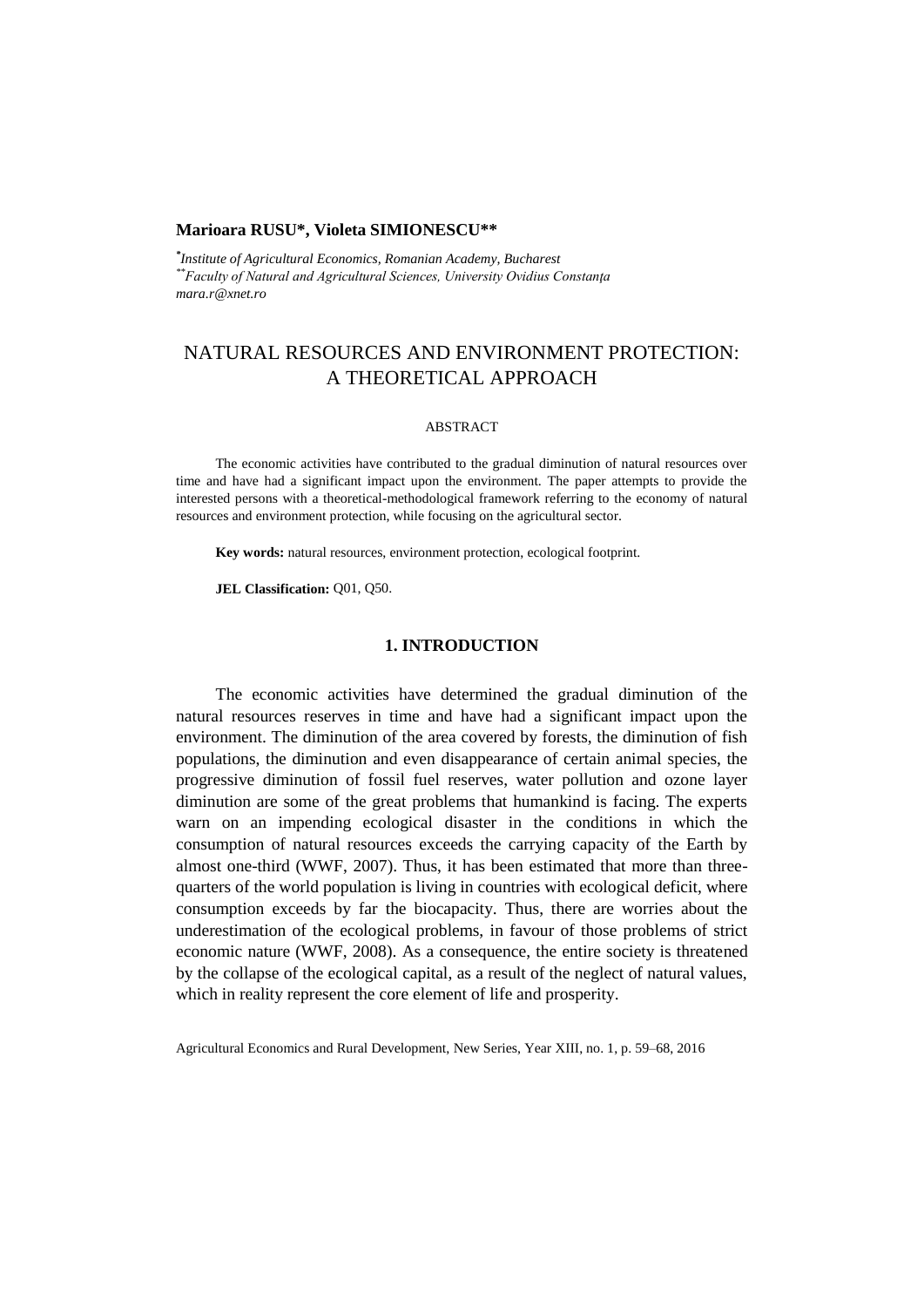## **2. STATE OF KNOWLEDGE**

The protection of the natural environment, of the biomes, of biodiversity and of ecosystems from these biomes contributes to economic growth on the long term, by supplying essential ecosystem goods and services, such as natural capital, fertile soils, climate regulation, fresh air and water, renewable energy and genetic diversity (Turner et al, 2003). The adequate management of ecosystems and natural resources under these ecosystems support the agricultural and non-agricultural productivity. Thus, a series of research works suggest that it will be more and more difficult to support economic growth as the population has had a negative impact upon the biomes supplying the natural resources, which have an essential contribution to sustainable development in the future (Rijberman, 2003; Zhang et al, 2007; Ayres, 2008).

## **3. MATERIAL AND METHOD**

The approach to the natural resources issue, according to the tendencies in the latest years has not been considered separately, but in close environmental dependency. The novelty element brought about by the present paper is putting together the core elements specific to the evaluation, exploitation and management of natural resources, while focusing on the agricultural sector. The utility of the paper derives from the fact that it provides the interested people, theoreticians and practitioners in this field with a conceptual and methodological framework on the exploration, sustainable exploitation and utilization of natural potential.

# **4. RESULTS AND DISCUSSIONS**

The specialty literature presents a wide range of approaches to the resource issue. Being at the border between the economic and technical sciences, the resource economics has tried to determine the economic implications of the identification, attraction into the economic circuit, exploitation and use of different types of resources.

## 4.1. DEFINITION AND CLASSIFICATION OF NATURAL RESOURCES

The resource concept was defined by numerous experts in the field of economics, geography, history and ecology, leading to the differentiation of the basic meaning: "material or abstract element that can be used for meeting certain human needs or necessities" (Erdeli & Ielenicz, 1999, p.274).

The resources are considered highly dependent on the development level of the human society and the existing system of values: the same elements can be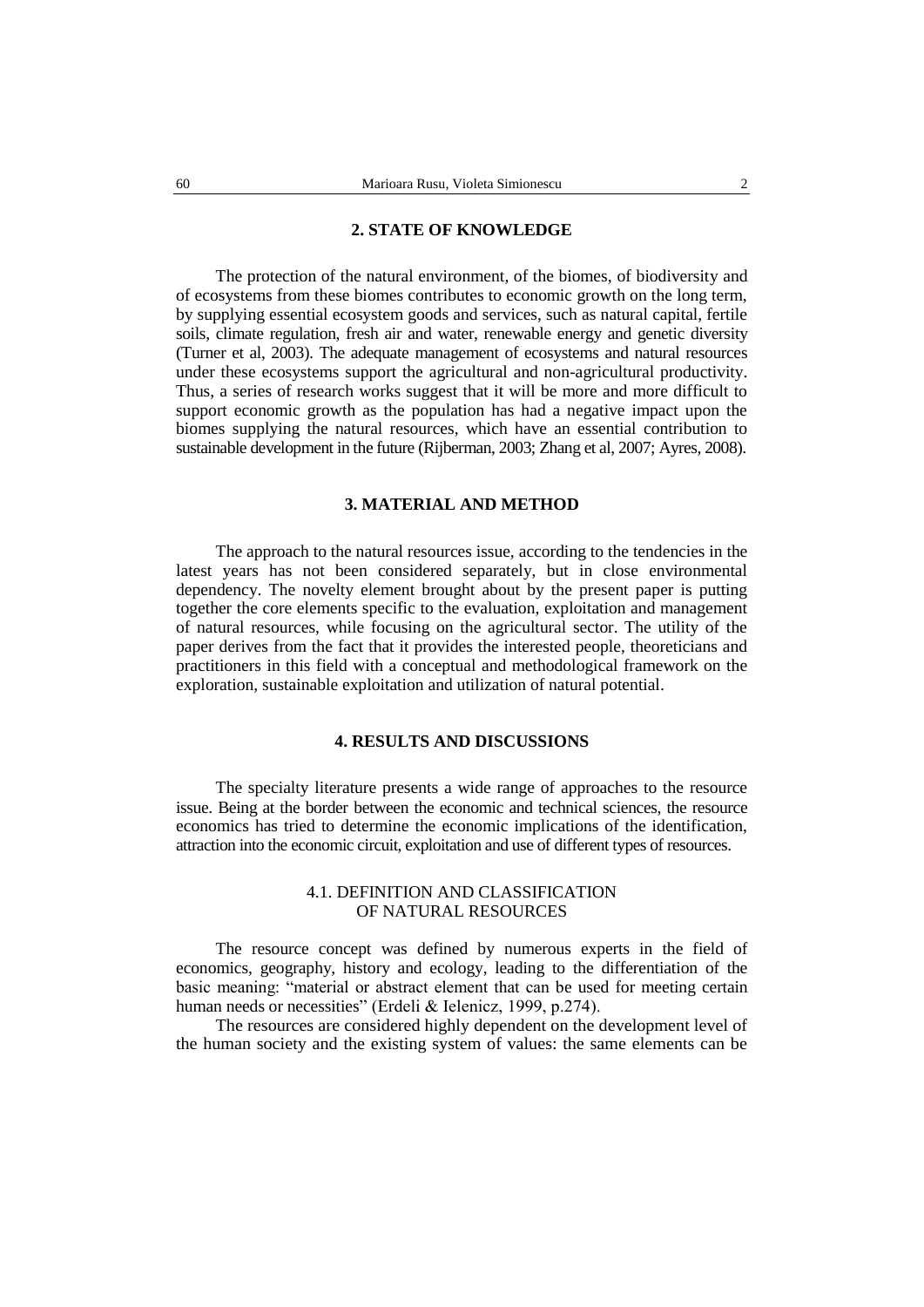considered resources by a society, or on the contrary, they can be ignored by another society, due to society development level or lack of knowledge.

The most common classification divides the resources into three categories: i) anthropic resources – number and mental possibilities of people; ii) capital resources – elements built by people in order to carry out their social, economic and cultural activities; iii) natural resources – elements of the natural environment that are useful for people.

In order to meet the people's needs, any economic activity presupposes the efficient utilization of certain resources, in a certain quantity and of a certain quality. Thus, the *economic resource* can be defined as the "totality of elements, circumstances and premises that are directly or indirectly used or that can be used in producing and obtaining economic goods" (Chivu et al, 2001, p.382). Seen as a stock, the economic resources form the national wealth; seen in their movement, as a flow, in the process of obtaining the economic goods, these form the production factors.

The natural environment in which the human activity is carried out represented the first source of resources attracted and utilized in the production processes under the form of natural resources and labour resources (Răducanu, 2000). The resources attracted and used in the economic circuit become production factors. There were numerous debates on this concept in the economic literature. Thus the classical economists considered labour, land and capital as the main production factors. William Petty, the precursor of classical economy, considered that labour is the father and land is the mother of national wealth, and Jean Baptiste Say considered that labour, land and capital are the originary tangible resources (Ilies  $\&$  Ilies, 1998). As far as society developed, other production factors began to be taken into consideration: technologies, technological progress, information, scientific research, managerial capacity, etc. Seen as component part of economic resources, the *natural resources* are a primary production factor: air, water, biomass, the underground mineral resources are included in this category. Another definition considers the natural resources as the totality of those forms and combinations of the matter, existing in nature, which can be useful for the society, in one of its evolution stages (Giraud, 1989).

The utilization of natural resources depends on the natural conditions (weather, relief, hydrography, etc.). In their entirety, the natural resources and the natural conditions represent the natural factor, which, together with the demographic factor and the development level of the working tools, influence the development level of a country. Thus, the quality of resources and their accessibility level directly influence labour productivity in the economic sectors. At the same time, the general economic development level and the scientific and technological progress implicitly influence accessibility. Having in view the evolution and structure of resource utilization, we can consider any element of the environment as a potential resource, which can become a natural resource to the extent to which the economic and technical considerations, which restrict their utilization at present, will be removed by the increasing pressure of demand. At the same time, we must not overlook the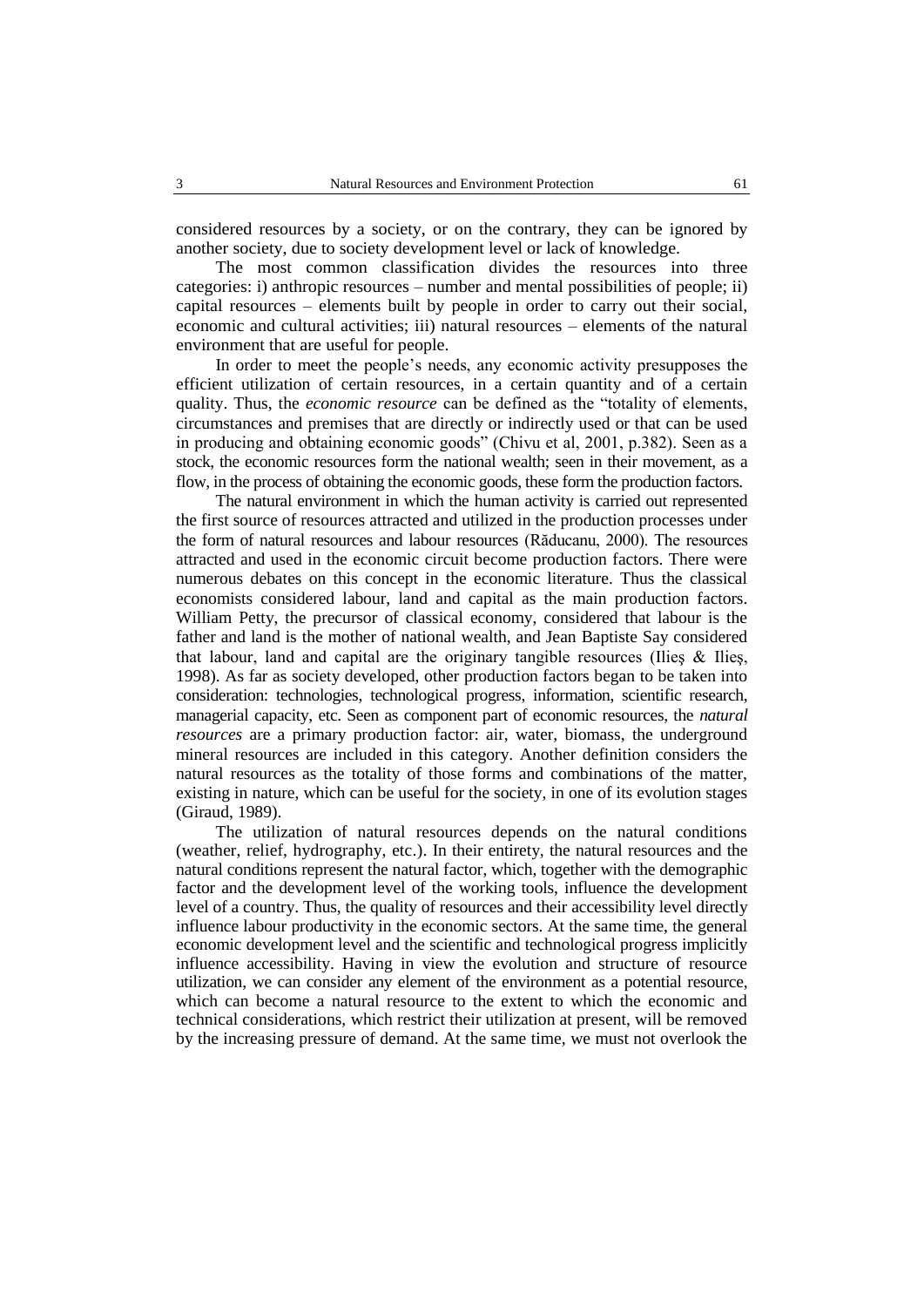fact that the technical progress can also contribute to the exclusion of certain resources from the category of exploited resources.

The utilization of natural resources raises two important problems: i) the need to identify the most efficient utilization modalities and the substitution possibilities of exhaustible natural resources; ii) diminution of environmental disequilibria determined by the exploitation, conditioning, processing and utilization of resources.

There are numerous criteria for resource classification. Thus, according to the utilization period and character of their utilization, these are classified into: i) natural reproducible or renewable resources (land, forests, hunting resources, water, etc.); ii) natural non-reproducible or non-renewable resources, which are not naturally reproduced and are exhaustible (fossil fuels, ores, etc.). According to their volume in relation to the market demand, they are divided into: i) abundant natural resources; ii) scarce natural resources. According to their recovery and utilization level: i) partially recoverable natural resources; ii) nonrecoverable natural resources (Răducanu, 2000; Bran & Ioan, 2009).

As regards the classification of resources according to the knowledge criterion, we can differentiate the following groups of resources: i) identified and exploitable under economic conditions by the current technologies; ii) known resources, yet not economically exploited in the current technological conditions (sub-economic resources); iii) presumably exploitable (unknown).

A frequently used classification in the specialty literature is that proposed by James Sweenezy, which uses two criteria: availability in time (adjustment of utilization processes in time) and the physical properties (Table 1). In this case, depending on their physical properties, the natural resources can be classified into biological, mineral and environmental resources. Depending on their availability in time, they can be classified into exhaustible, renewable and expandable resources.

| <b>Availability</b> | <b>Physical properties</b> |                |                   |                       |
|---------------------|----------------------------|----------------|-------------------|-----------------------|
| in time             | <b>Biological</b>          | <b>Mineral</b> | <b>Energy</b>     | <b>Environmental</b>  |
| Expandable          | - agricultural products    | – salt         | – solar           | - noise pollution     |
|                     |                            |                | radiations        | - water pollution     |
|                     |                            |                | - water pollution | - air pollution       |
| Renewable           | - forestry products        |                | $-$ firewood      | - ground water        |
|                     | – fish                     |                | $-$ geo-thermal   | $-$ air               |
|                     | $-$ livestock              |                | water             | – animal              |
|                     | - wild animals             |                |                   | populations           |
|                     | - wood                     |                |                   | $-$ forests           |
|                     | – flora                    |                |                   |                       |
|                     | – fauna                    |                |                   |                       |
| Exhaustible         | - endangered species       | - non-energy   | $-$ crude oil     | $-$ virgin vegetation |
|                     |                            | minerals       | - natural gas     | - ozone layer         |
|                     |                            | - soil types   | – coal            |                       |

#### *Table 1*

Classification of natural resources according to their availability in time and physical properties

Source: Sweeney, 1993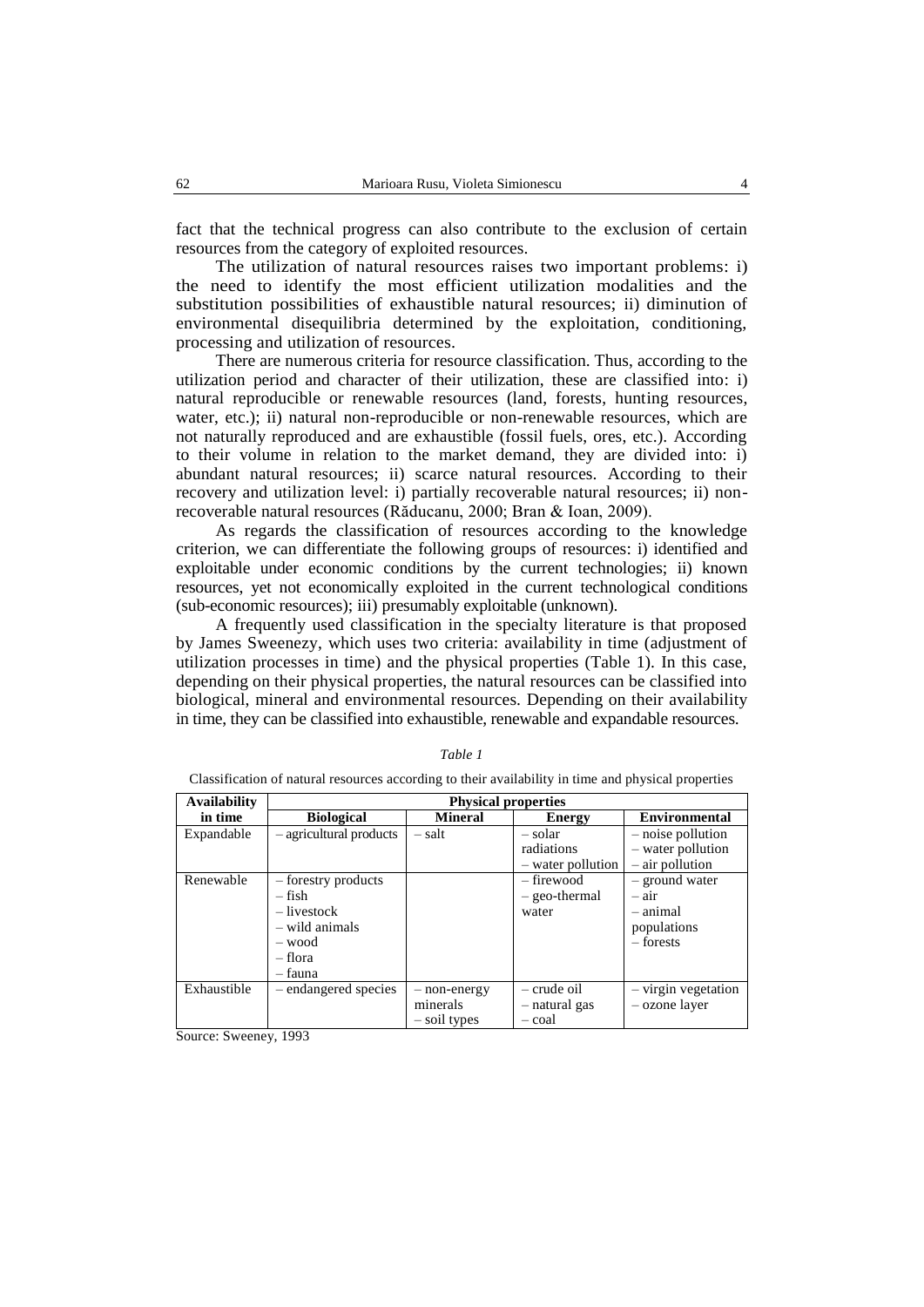Regardless of the classification modality, natural resources are considered to be limited and insufficient in relation to necessities. These characteristics impose the need to focus on resource preservation, conservation, rational use and increased efficiency in resource utilization.

## 4.2. ECONOMIC EVALUATION OF NATURAL RESOURCES

In the present context, in which getting aware of the environmental problems and of resource exhaustion possibility is an important issue in all the fields of activity, the rational use of resources becomes a unanimous desideratum. The sustainable management of natural resources presupposes, among other things, a mostly accurate evaluation, so that well-defined criteria should exist in the hierarchization and setting of costs. Although the natural resources result from a long evolution process of the natural environment, in conformity with nature's development laws, at present, man practically intervened in the utilization of all natural resources (design works, research, melioration, exploitation, information, etc.).

These interventions imply certain expenditures. The value of resources thus depends on the amount of expenditures, the quality of each resource and the demand for resources in a certain development stage of the society. The economic evaluation of resources can be made through the evaluation of the absolute value or of the relative value (Toderoiu, 2002).

Thus, the *absolute value* is determined in conformity with the amount of the expenditures for the research, utilization and exploitation of natural resources taken into consideration. At the same time, one must have in view the necessary expenditures for the rehabilitation of lost qualities as a result of human action (for instance soil erosion, intensive logging, etc.). This category also includes the evaluation method through compensatory expenditures, i.e. those expenditures that society will have to bear if it lacks certain resources. The method can be applied both for a short period of time, expressing the yearly efficiency of resource reproduction, and for a longer period of time. The *relative value* is determined by the calculation of additional production efficiency that is obtained by using more valuable resources compared to the less valuable resources. Such an evaluation has a geographical character, as it is based on the influence of natural factors and serves to the identification of the optimum resource utilization variant, which ensures a larger profit with minimum expenditures.

A system of economic indicators is used for the characterization of the rational use, reproduction and protection of natural resources. These serve to the scientific substantiation of the rational location of the economic objectives in dependence with the natural resources they use; to the determination of the most advantageous resource extraction and processing technology; to the identification of the set of measures necessary for environment protection. These indicators can be grouped as follows: i) economic indicators, which characterize the condition of each natural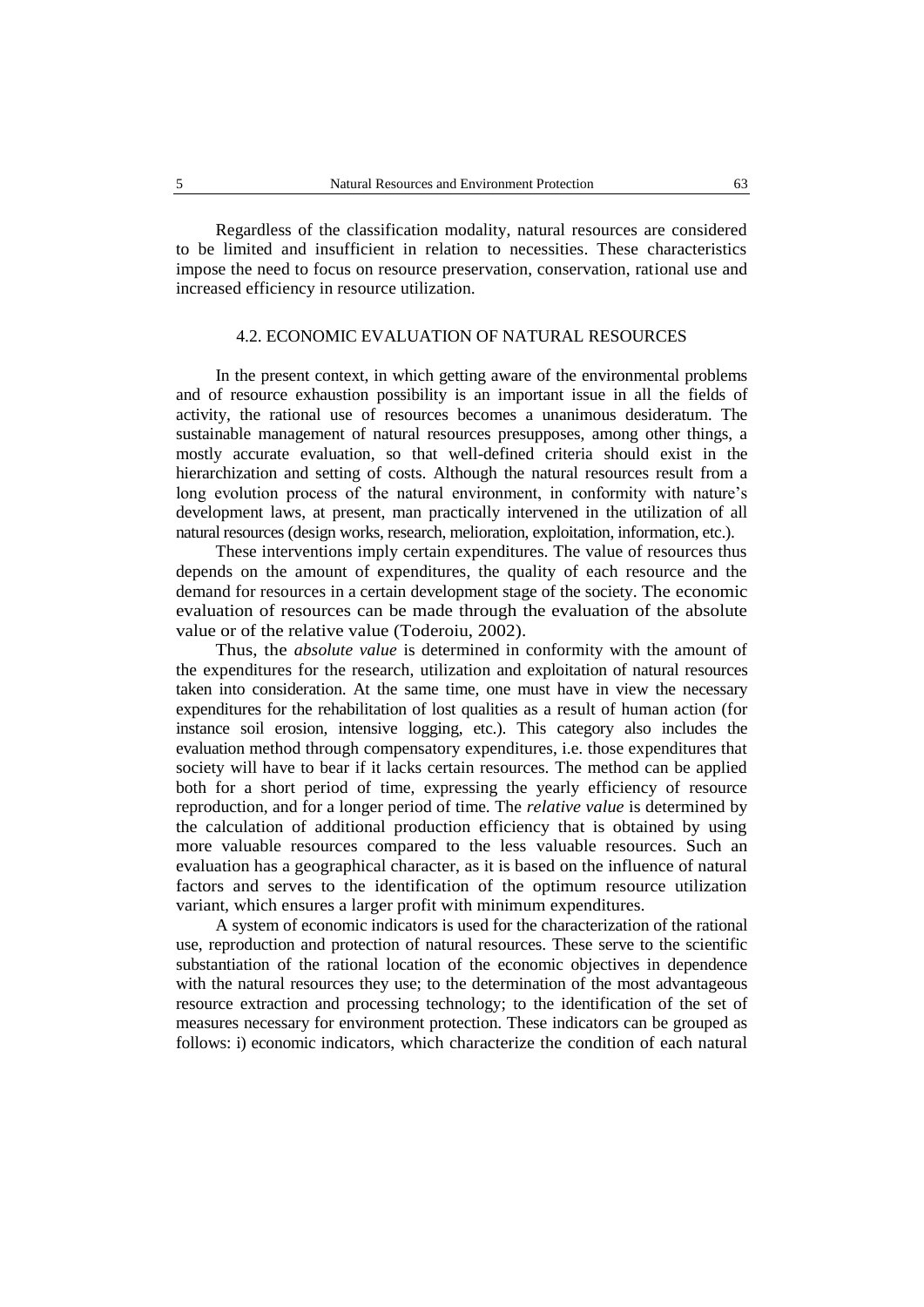resource; ii) indicators characterizing the neutralization of man's negative actions on the environment; iii) indicators reflecting the expenditures related to the environmental rehabilitation measures; iv) indicators on the economic efficiency of the environment degradation prevention measures (Bran et al, 2006).

Besides these general indicators, there are also indicators that characterize each resource separately. Among these indicators, we shall mention the indicators characterizing the land and forestry resources. Thus, the following economic indicators are used for the land resources: i) agricultural land area, which includes the arable areas, areas under multiannual crops (vineyards, orchards), pastures, hayfields, etc.; ii) non-agricultural land area – land under buildings, ore extraction quarries, land under terrestrial transport line, natural reserves, etc.; iii) land improvement measures, such as irrigations, soil erosion control; iv) consumption, as assessed by: agricultural land utilization, as one of the indicators referring to the attraction of land areas into the economic circuit (total agricultural area/total area); arable area/total area; forested areas, pastures, hayfields/total area). The forestry resources are evaluated through indicators referring to the total forestry area, including the area covered by forests; reforested areas in one year; planting shelter belts; quantity of cut wood; losses of forestry areas following fires or floods; necessary investments for applying the forest protection measures, etc.

The rational use of natural resources is the main modality to efficiently increase production, which can be obtained by economizing the production factors in the process of their extraction and processing. In this respect, the technicalscientific progress becomes the main instrument to solve up the contradictions between the increase of social needs for resources and the limited possibilities of the environment.

The current technologies do not make it possible to fully utilize numerous resources. In conclusion, the improvement of technologies must lead to the removal of losses, on one hand; on the other hand, it must lead to profitability in the exploitation of certain potential resources. At the same time, any technological innovation should be evaluated according to its ecological dimension, the analysis starting from the consumption of energy, continuing with the utilization efficiency of raw materials and ending up with the evaluation of the utilization impact of the finished product, as well as after it has been taken out of use.

# 4.3. NATURAL RESOURCES, ENVIRONMENT AND ECONOMIC GROWTH

The ecological crisis that humankind has to face at present, aggravated by the energy and raw materials crisis and by the food crisis, has determined the increase of awareness of the danger involved by the non-rational exploitation of natural resources.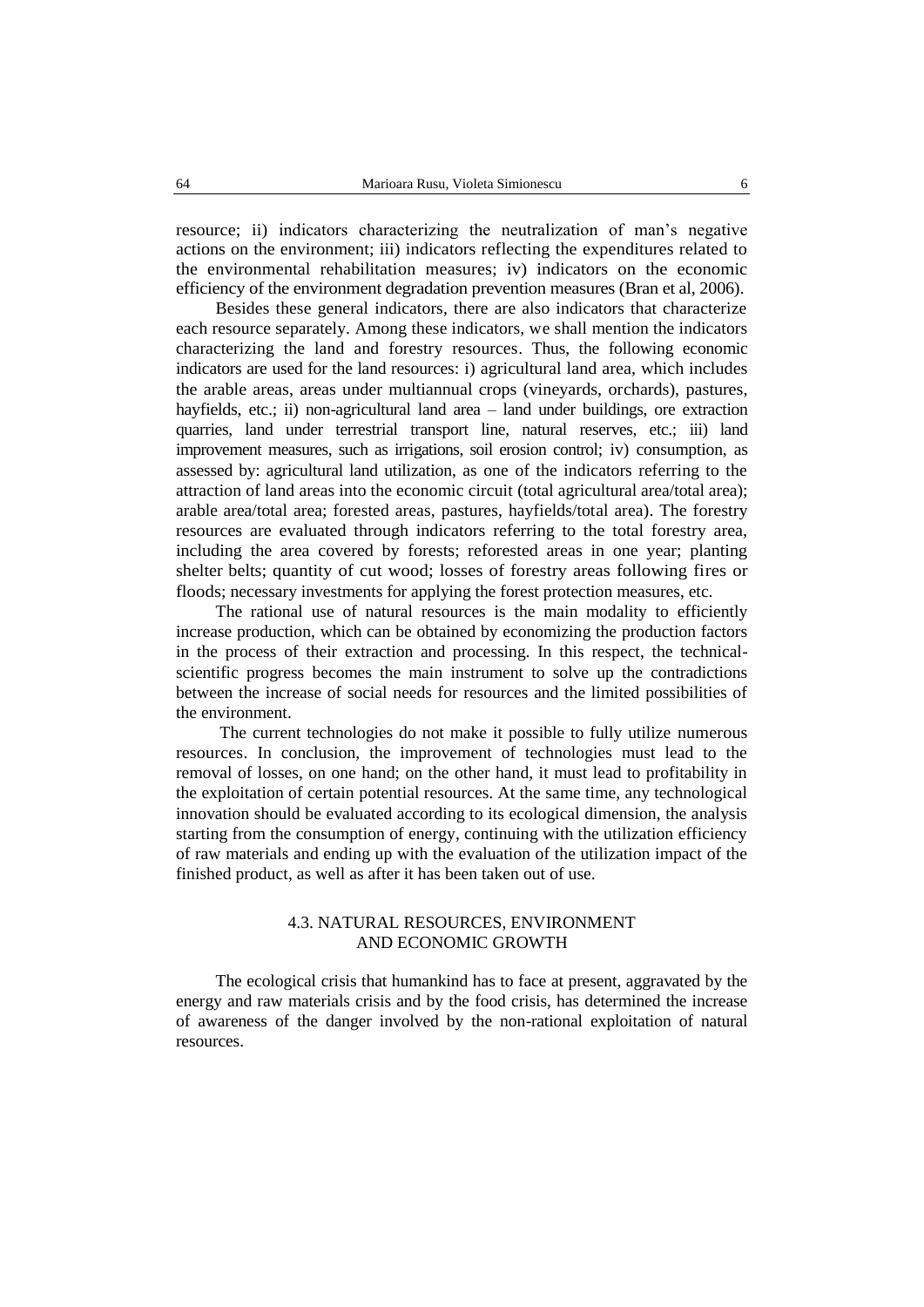Throughout the years, starting from the premise that the economic development takes place within ecological systems, the *eco-development* concept gained ground and has been at the core of many debates. This concept is defined as a complex relationship between the economic development and the natural environment. Ecodevelopment refers to the development at regional and local level, focusing on the adequate and rational use of national resources, of technology and management style, which should respect the natural and local ecosystems and the social and cultural patterns. The concept is also used to describe an integrated approach to environmental development (OECD, 1997).

The scientific and technological progress has experienced such performances, so that in order to reach the proposed objectives, man is capable to significantly transform the natural environment. The society began to be aware that the non-rational, uncontrolled exploitation of the natural environment may have, besides beneficial effects on welfare, negative consequences upon the ecological equilibrium. In the last decades, the introduction and dissemination of different entropic processes led to a real environmental crisis expressed by the antagonism between society and environment, seen as two systems, with their own development laws.

The ecological dimension of the economic growth process began to be investigated later on, out of the following reasons: i) existence, for a long period of time, of a false, mechanicist opinion, attributing an exclusive and determining role in national wealth evolution to certain factors with immediate quantitative action (financial resources), neglecting or minimizing the qualitative, long-lasting influence of environmental conditions; ii) the less determinable character of the ecological disequilibria and environment degradation, compared to other problems, that faster drew the attention of the world public opinion; iii) emergence of a contradiction between the economic development concept and environmental development concept, under certain economic theories that had been vehiculated a few years ago (Toderoiu, 2002). In time, the experts' position with regard to this issue evolved, and it has been considered that although the two concepts are antinomic, they can coexist, enabling mutual support and development within an indivisible entirety.

Out of the various concepts on environment protection, which have been treated in the literature in recent years, the following stand out (Bran et al, 2006):

*The ecocentric conception* is based on the idea that environment protection represents a purpose per se: our planet must be defended without reserve, condemning any harmful intervention of man on the natural resources and promoting a permanent conservation spirit. Under this conception, little attention is paid to people, while the focus is almost exclusively laid on environment protection.

*The biocentric conception* puts the other forms of life and species existing on the Earth at the core of its concerns, as these cannot defend themselves as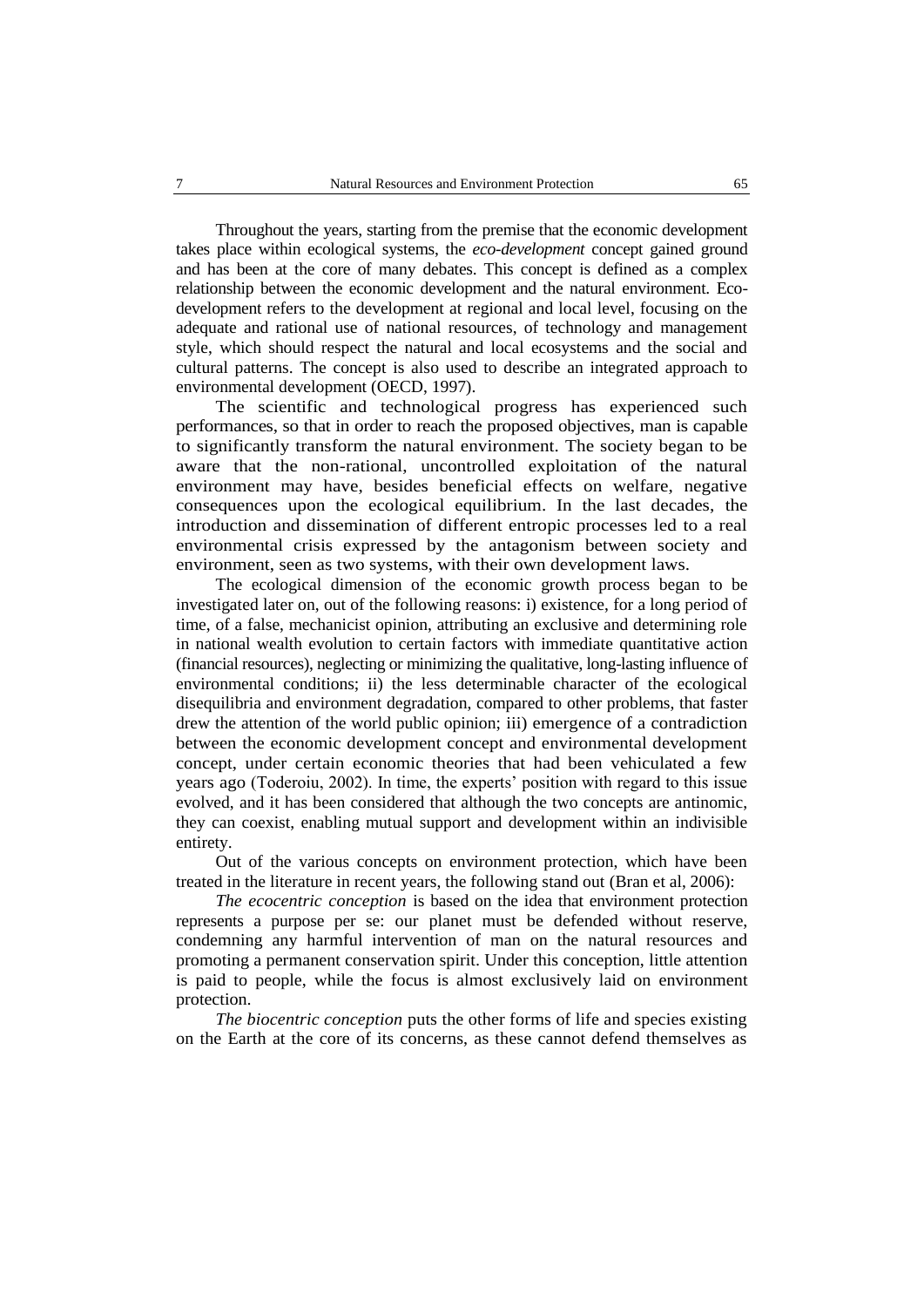the human species does. This conception considers that man should not intervene on the species' life, but only to protect them. This conception does not have in view the fact that biosphere defense, in the context in which the human beings can sustain their existence and development only by using natural resources, cannot represent an opposable argument in the face of undernourishment or poverty.

*The antropocentric conception* sustains the idea that everything depends on the human beings' needs, under continuous growth and increasingly different. Yet to see people as living beings that have the right to do anything and to violate nature's laws, for the purpose of their own current interests, proves to be a mistaken conception. The past experiences showed that the irrational exploitation of natural resources, without respecting the limits imposed by nature's laws, can lead to the situation when even the natural bases of human existence can be destroyed.

Man, regarded as a biological and social complex with bio-physiological, psychological and socio-historical determinations, has many needs, and meeting these needs is constrained by many environmental obstacles. In this context, the environment concept has a wide meaning, covering both the natural environment and the artificial (economic, social, cultural and aesthetic) environment. Man defined in his multi-dimensionality, together with his needs, is considered a cybernetic system. For the conservation and development of this system, man performs his activities on the basis of information received and of responses to the variations and uncertainties coming from the natural environment.

Through the received information on the environment situation, behaviour and evolution, man is seeking to provide answers to a series of problems with regard to the selection and ordering of his needs, the organization of his whole individual and group activities, according to certain priorities, in which he takes into consideration the available means, as well as the possibility to create those material, professional, organizational, political and ideological means for meeting his needs. These means, as well as the possibilities to create them, are even more efficient and diversified as man, through his economic and social development, is freed from the direct domination of nature. Both at individual level and at the level of social groups and classes from different countries, there are great variations of types and structures of needs, as well as significant differences as regards the level of their satisfaction.

The economic development level decisively influences the level and structure of desires and necessities, which are practically revealed by the effective demand. The needs, as well as the desire to meet these needs, represent the driving engine that initiates the economic development. Thus, in a society less developed from the economic point of view, the needs are less diversified, less fluctuant, and the bio-physiological survival needs take the largest share.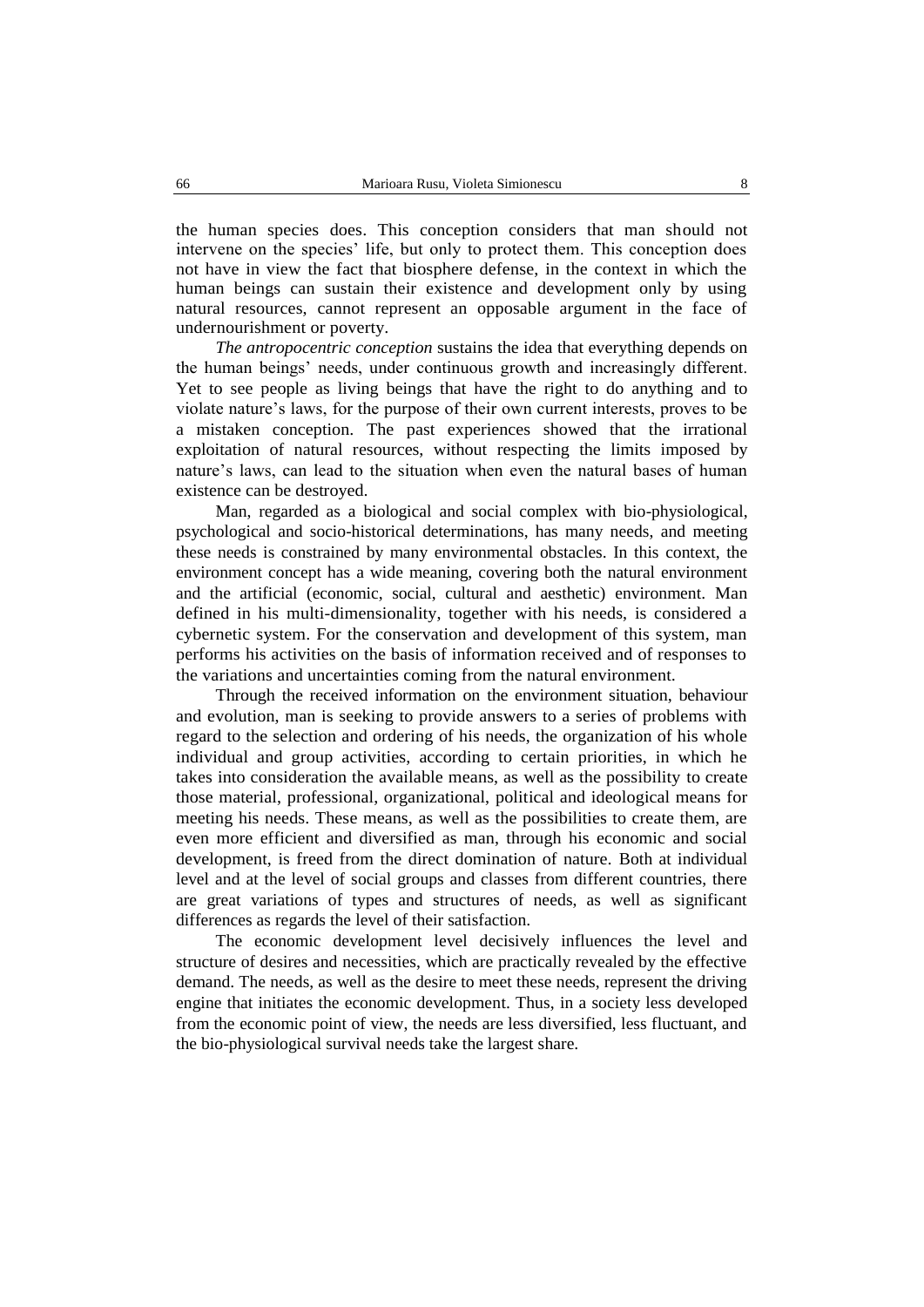However, as far as the economic development level is higher, and the volume and diversity of products and services increase, the human needs are no longer strictly linked to the bio-physiological life, and they gradually become necessities of social, scientific, cultural, aesthetic interest, etc.

Besides the economic development level, another factor that influences the volume, structure and evolution of needs is the nature of labour and social relations, the class structure, the cultural level, as well as people's representations and conceptions in relation to their own needs, also reflected by the individual and collective aspirations.

### **5. CONCLUSIONS**

The economic activities have detemined the gradual diminution of natural resource reserves in time, and have had a tremendous environmental impact. There are several approaches to resources in the literature. Lying at the frontier between the economic and technical sciences, the economy of resources is trying to determine the economic implications of the identification, attraction into the economic circuit, exploitation and utilization of different types of resources. Having in view the evolution and structure of resource utilization, we can consider any environmental element as a potential resource, which can become a natural resource as far as the economic and technical considerations that restrict their utilization at present are removed by the demand pressure that is permanently increasing. At the same time, it should not be overlook that the technological progress can also contribute to the exclusion of certain resources from the category of exploited resources.

The main elements of the above-mentioned conceptions lead to an overall approach targeting the reconciliation of man with nature and with himself. The study of natural resources – essential component of environment – is suitable for an ample analysis, made from multiple perspectives: economic growth requirements; potential provided by the environmental factors on long term; scientific and technological progress and demographic evolution, which influence the demand and extraction rate, on one hand, and the substitution and specific consumption decrease rates, on the other hand.

#### REFERENCES

- 1. Ayres, R., U., (2008), *Sustainability economics: Where do we stand*? Ecological Economics, 67(2): 281–310.
- 2. Barbier, E., (1989), *Economics, Natural-Resources, Scarcity and Development*, Earthscan Publications, London.
- 3. Berca, M., (2000), *Ecologie generală şi protecţia mediului*, Editura Ceres, Bucureşti.
- 4. Bran, F., Ioan, I., (2009), *Globalizarea şi mediul*, Editura Universitară, Bucureşti.
- 5. Bran, F., Ioan, I., Rojanschi, V., Grigore, F., (2006), *Cuantificarea dezvoltării durabile*, Editura Economică, Bucureşti.